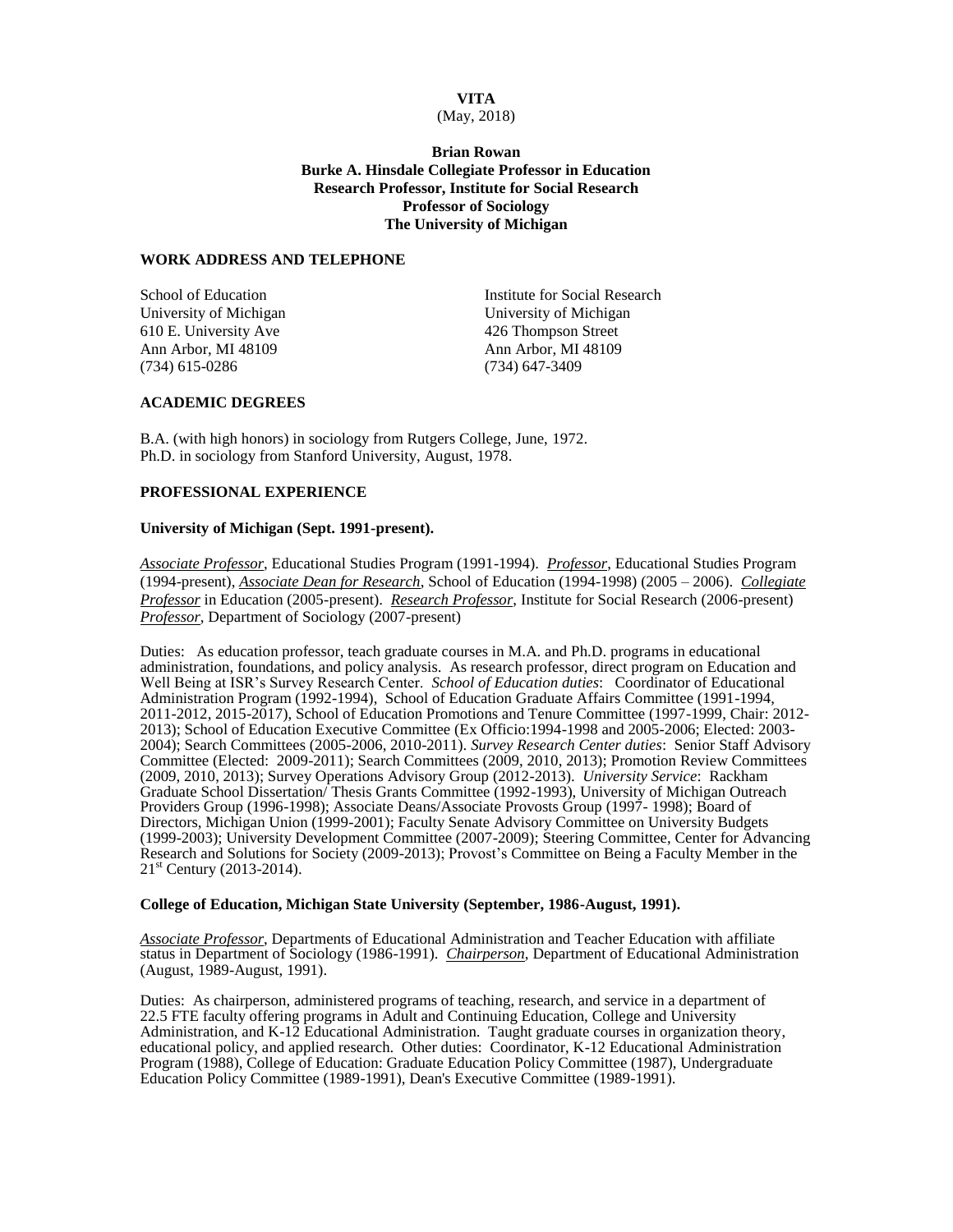## **PROFESSIONAL EXPERIENCE** (cont.)

### **Far West Laboratory for Educational Research and Development (June, 1981-August, 1986).**

*Associate Research Scientist* (June, 1981-September, 1983). Duties: Participated in the development and conduct of applied research programs on school leadership and management as part of National Institute of Education's Regional Educational Laboratory contract. *Senior Research Scientist* (October, 1983-July, 1985). Duties: Developed and directed programs of applied research under National Institute of Education's Regional Educational Laboratory contract; supervised staff of 3-5 employees; controlled research budget of \$75,000-\$150,000. *Senior Research Director* (August, 1985-August, 1986). Duties: Served as principal investigator of two national studies; supervised staff of 23 employees; controlled research budget of \$705,000.

**Texas Christian University** (September, 1979-June, 1981).

*Assistant Professor*, Department of Sociology.

Duties: Taught undergraduate and graduate courses in organization theory, stratification, qualitative and quantitative methods; served on University Committee on Evaluation; College of Arts and Sciences Committees on Status of Women and Human Subjects; Department Committees on Curriculum and Personnel; elected to Department Advisory Committee.

### **OTHER PROFESSIONAL EXPERIENCE**

*Visiting Professor,* Faculty of Education, the Chinese University of Hong Kong (Winter, 1997; Winter, 1998). Taught faculty and graduate seminars on analysis of school effectiveness, gave public lectures, advised faculty on research.

*Visiting Lecturer*, School of Business Administration, University of California at Berkeley (August, 1983-June, 1986). Taught undergraduate and graduate courses in organization theory.

*Lecturer*, Department of Sociology, University of California at Los Angeles (September, 1978-August, 1979). Taught undergraduate courses in sociological theory, organization theory, and sociology of education.

*Visiting Lecturer,* School of Business Administration, University of California at Berkeley (September, 1978-March-1978). Taught undergraduate and graduate courses in organization theory.

## **RESEARCH/TEACHING INTERESTS**

Organizational analysis of schools Instructional leadership School effectiveness research

# **PROFESSIONAL MEMBERSHIPS**

Alpha Kappa Delta (Sociology Honors Society) American Educational Research Association Phi Beta Kappa National Academy of Education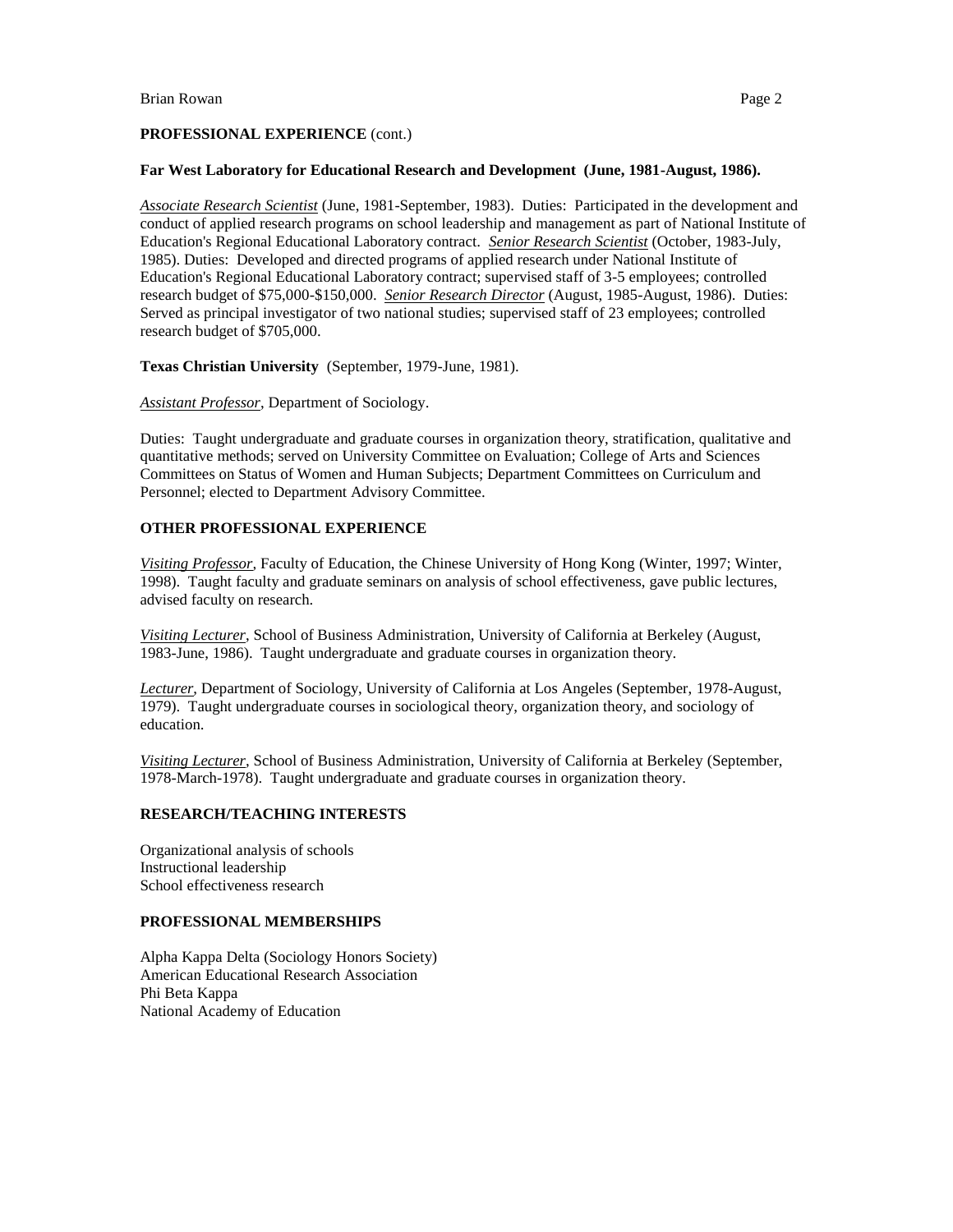#### **PUBLICATIONS: BOOKS**

H.D Meyer and B. Rowan (eds.). **The New Institutionalism in Education: Advancing Research and Policy**. Albany: State University of New York Press, 2006.

Panel on Quality Improvement in Student Financial Aid (R. Fecso, ed.). **Quality in Student Financial Aid Programs: A New Approach**. Washington, D.C.: National Academy Press, 1993.

R.F. Elmore and Associates. **Restructuring Schools: The Next Generation of Educational Reform**. San Francisco: Jossey Bass, 1990.

J.W. Meyer and W.R. Scott with B. Rowan and T.E. Deal. **Organizational Environments: Rational and Institutional.** Beverly Hills, CA: Sage, 1983.

### **PUBLICATIONS: ARTICLES AND CHAPTERS**

A. Sales, B. Hansen, and B. Rowan. Rebar: Reinforcing a Matching Estimator with Predictions from High-Dimensional Covariates. **Journal of Education and Behavioral Statistics,** 2018, 1:3-31

B. Rowan and S.Raudenbush. Teacher evaluation in American Schools. In, D. Gitomer and C.A. Bell (Eds.), **Handbook of Research on Teaching** (5<sup>th</sup> edition). Washington, DC: American Educational Research Association, 2016.

B. Rowan. Intervening to improve the educational outcomes of students in poverty: Lessons from recent work in high-poverty schools. In, G. Duncan and R. Murnane, **Whither Opportunity? Rising Inequality, Schools, and Children's Life Chances.** New York: Russell Sage, 2011.

J.F. Carlisle, B. Kelcey, G. Phelps, and B. Rowan. Teachers' knowledge about early reading: Effects on students' gains in reading achievement. **Journal for Research on Educational Effectiveness**, 2011, 4: 289-321.

Rowan, B. Organizational institutionalism at Stanford: Reflections on the founding of a 30-year theoretical research program. In, F. Dobbin and C.B. Schoonhoven (Eds.), **Stanford's Organization Theory Rennaisance, 1970-2000, A Volume in Research in the Sociology of Organizations**, Volume 28, Chapter 1, pp. 3-19. Bingley, UK: Emerald Insight, 2010.

Kataoka, S.H., B. Rowan, and K.E. Hoagwood. Bridging the divide: In search of common ground in mental health and education research and policy. **Psychiatric Services**, 2009, 60:1510-1515.

Rowan, B. and R. Correnti. Interventions to improve instruction: How implementation strategies affect instructional change. In, W.K. Hoy and M. DiPaola (Eds.), **Studies in School Improvement: A Volume in Theory and Research in Educational Administration**, Volume 8, Chapter 3. Greenwich, CT: Information Age, 2009.

Rowan, B., R.Correnti, R.J. Miller, and E. Camburn. School improvement by design: Lessons from a study of Comprehensive School Reform designs. In, B. Schnieder & G. Sykes (Eds.), **Handbook of Education Policy Research**. London: Taylor & Francis, 2009. Reprinted and disseminated nationally as a research monograph by the Consortium for Policy Research in Education, 2009.

Rowan, B., R. Jacob, and R. Correnti. Using instructional logs to identify quality in educational settings. **New Directions for Youth Development**, 2009, Spring, 13-32.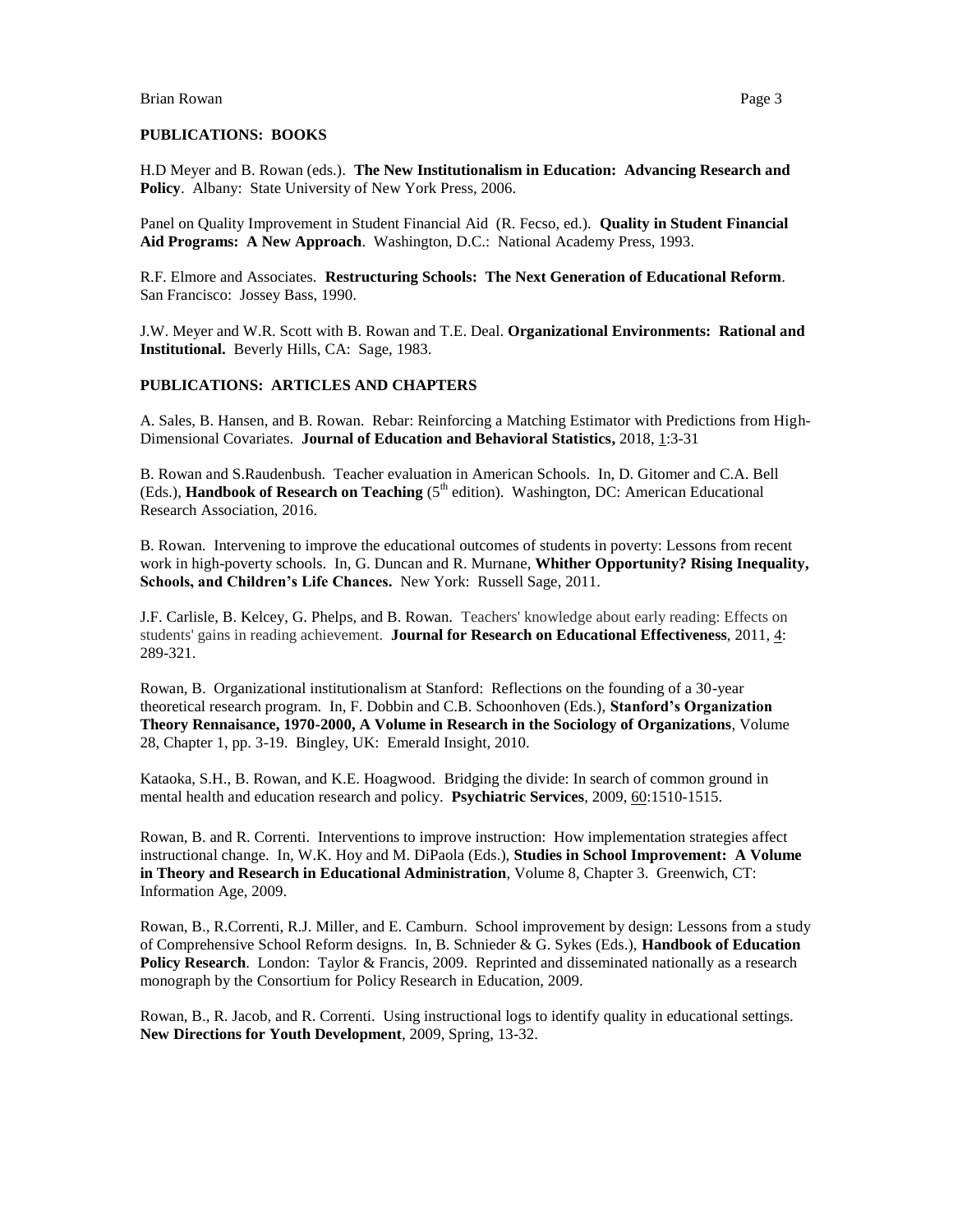## **PUBLICATIONS (Articles and Chapters)** (cont.)

Rowan, B. and R. Correnti. Studying reading instruction with teacher logs: Lessons from A Study of Instructional Improvement. **Educational Researcher**, 2009, 38, 120-131. See also the response to commentaries on this article: Rowan, B. and R. Correnti. Measuring instruction with teacher logs. **Educational Researcher**, 2009, 38, 549-551.

Rowan, B., E. Camburn, and R. Correnti. Teacher logs as a tool for studying educational process. In, R. Belli, F. Stafford, and D. Alwin. (Eds). **Using Calendar and Diary Methods in Life Events Research**. Newbury Park, CA: Sage, 2008.

Parkinson, J. and B. Rowan. Poverty, literacy achievement, and educational reform. In, S.B. Neuman (Ed.), **Educating the Other America: Top Experts Tackle Poverty, Literacy, and Achievement in our Schools**. Baltimore: Brookes, 2008.

Rowan, B. Does the school improvement industry help or prevent deep and sound change? **Journal of Educational Change**, 9, 2008: 197-202.

[Hill, H.C., D.L. Ball,](http://www.leaonline.com/action/doSearch?action=runSearch&type=advanced&result=true&prevSearch=%2Bauthorsfield%3A%28Hill%2C+Heather+C.%29) [M. Blunk,](http://www.leaonline.com/action/doSearch?action=runSearch&type=advanced&result=true&prevSearch=%2Bauthorsfield%3A%28Blunk%2C+Merrie%29) [I.M. Goffney,](http://www.leaonline.com/action/doSearch?action=runSearch&type=advanced&result=true&prevSearch=%2Bauthorsfield%3A%28Goffney%2C+Imani+Masters%29) and [B. Rowan.](http://www.leaonline.com/action/doSearch?action=runSearch&type=advanced&result=true&prevSearch=%2Bauthorsfield%3A%28Rowan%2C+Brian%29) Validating the ecological assumption: The relationship of measure scores to classroom teaching and student learning. **Measurement: Interdisciplinary Research and Perspectives**, 2007, 5, 107-118.

Rowan, B. and R.J. Miller. Organizational strategies for promoting instructional change: Implementation dynamics in schools working with comprehensive school reform providers. **American Educational Research Journal**, 2007, 44, 252-297.

Correnti, R. and B. Rowan. Opening up the black box: Literacy instruction in schools participating in three comprehensive school reform programs. **American Educational Research Journal**, 2007, 44, 298- 338.

Rowan, B. The new institutionalism and the study of educational organizations: Changing ideas for changing times. In, H.D. Meyer and B. Rowan (eds.). **The New Institutionalism in Education: Advancing Research and Policy**. Albany: State University of New York Press, 2006.

Rowan, B. The school improvement industry in the United States: Why educational change is both pervasive and ineffectual. In, H.D. Meyer and B. Rowan (eds.). **The New Institutionalism in Education: Advancing Research and Policy**. Albany: State University of New York Press, 2006.

Rowan, B. Truth or consequences: Reflections on the theory movement and its aftermath in education. In, D.Mitchell (Ed.), **New Foundations for Knowledge in Educational Administration, Policy, and Politics: Science and Sensationalism**. Mahwah, NJ: Lawrence Earlbaum, 2006.

Miller, R.J. and B. Rowan. Effects of organic management on student achievement. **American Educational Research Journal**, 2006, 43, 219-253.

Hill, H.C., B. Rowan, and D.L. Ball. Effects of teachers' mathematical knowledge for teaching on student achievement. **American Educational Research Journal**, 2005, 42, 371-406.

Ball, D.L. and B. Rowan. Introduction: Measuring instruction. **Elementary School Journal**, 2004, 105, 3-10 (introduction to special issue edited by B. Rowan and D.L. Ball).

Rowan, B., D.M. Harrison, and A. Hayes. Using instructional logs to study mathematics curriculum and teaching in the early grades. **Elementary School Journal**, 2004, 105, 103-127.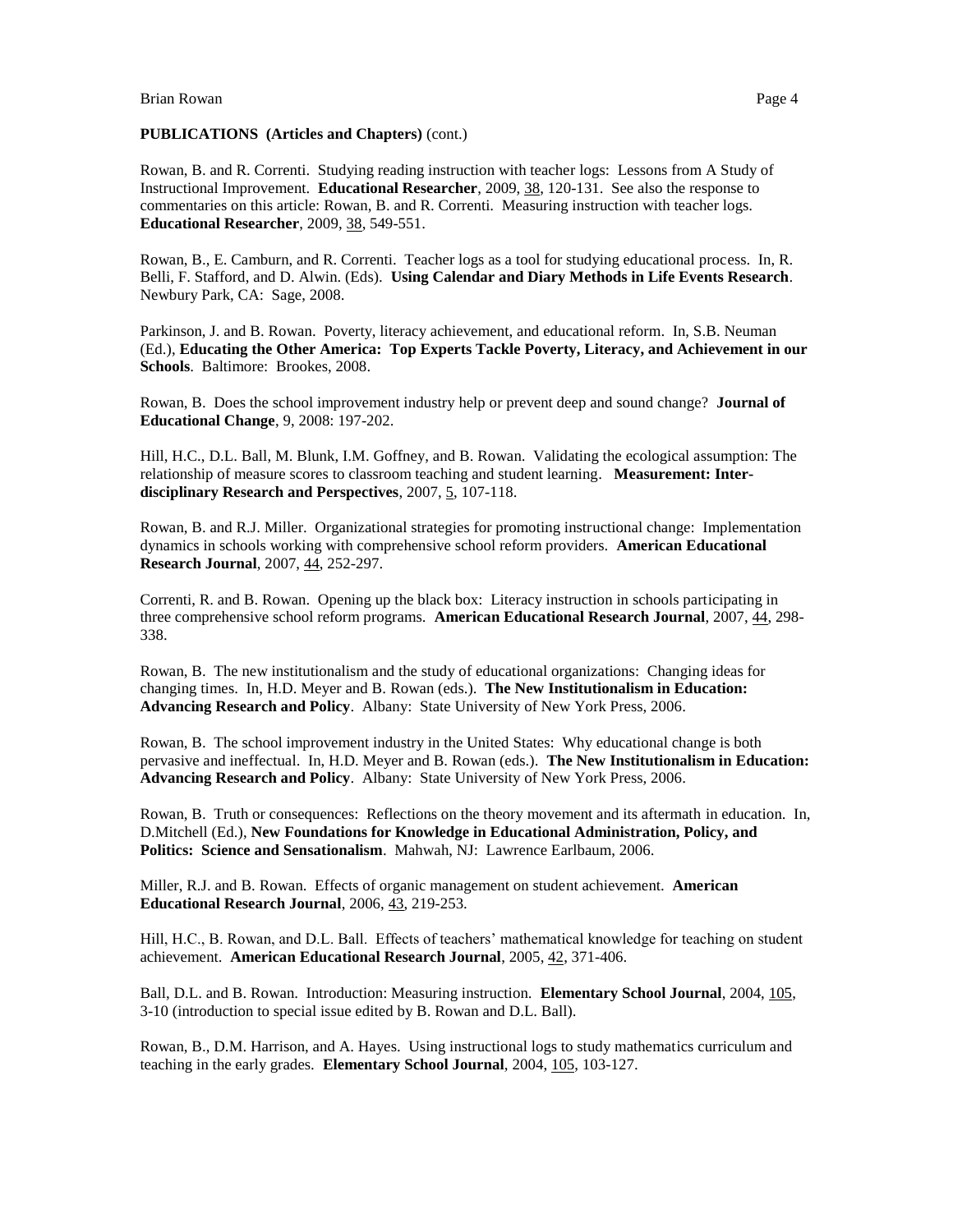## **PUBLICATIONS (Articles and Chapters)** (cont.)

Rowan, B., E. Camburn, and R. Correnti. Using teacher logs to measure the enacted curriculum in largescale surveys: Insights from the Study of Instructional Improvement. **Elementary School Journal**, 2004, 105, 75-102.

Rowan, B. , Barnes, C.L., and Camburn, E. Benefiting from Comprehensive School Reform: A review of research on CSR implementation. In, C. Cross (Ed.), **Putting the Pieces Together: Lessons from Comprehensive School Reform Research.** Washington, DC: National Clearinghouse on Comprehensive School Reform, 2004.

Kang, S.J., B. Rowan, and S.W. Raudenbush. Estimating the effects of academic departments on organic design in high schools: A crossed, multilevel analysis. In W.K. Hoy and C.G. Miskel (eds.), **Educational Administration, Policy, and Reform: Theory and Measurement, A Volume in Theory and Research in Educational Administration**, Volume 3, Chapter 5. Greenwich, CT: Information Age, 2004.

Camburn, E., B. Rowan, and J. Taylor. Distributed leadership in schools: The case of elementary schools adopting comprehensive school reform models. **Educational Evaluation and Policy Analysis**, 2003, 25(4), pp. 347-374.

Miller, R.J. and B. Rowan. Sources and consequences of organic management in elementary and secondary schools. In W.K. Hoy and C.G. Miskel (eds.), **Studies in Leading and Organizing Schools**, **A Volume in Theory and Research in Educational Administration**, Volume 2, pp. 51-89. Greenwich, CT: Information Age Publishing, 2003.

Rowan, B. The ecology of school improvement: Notes on the school improvement industry in the United States. **Journal of Educational Change**, 2002, 3, pp. 283-314.

Rowan, B. Rationality and reality in organizational management: Using the coupling metaphor to understand educational (and other) organizations—a concluding comment. **Journal of Educational Administration**, 2002, 40 (6), pp. 604-611.

Rowan, B., R. Correnti, and R.J. Miller. What large-scale survey research tells us about teacher effects on student achievement: Insights from the *Prospects* study of elementary schools. **Teachers College Record**, 2002, 104 (December), pp. 1525-1567.

Rowan, B. Large-scale, cross-national surveys of educational achievement: Promises, pitfalls, and possibilities. In National Research Council (A. Porter and A Gamoran, Eds.), **Methodological Advances in Cross-National Surveys of Achievement**. Washington, DC: National Academy Press, 2002.

Rowan, B. Teachers' work and instructional management, part I: Alternative views of the task of teaching. In W.K. Hoy and C.G. Miskel (eds.), **Theory and Research in Educational Administration**, Volume 1, pp.129-149. Greenwich, CT: Information Age Publishing, 2002.

Rowan, B. Teachers' work and instructional management, part II: Does organic management promote expert teaching? In W.K. Hoy and C.G. Miskel (eds.), **Theory and Research in Educational Administration**, Volume 1, pp. 151-168. Greenwich, CT: Information Age Publishing, 2002

Rowan, B. School reform in the United States: What works. In C. Dimmock and A. Walker (Eds.), **Future School Administration: Western and Asian Perspectives**. Hong Kong: The Chinese University Press, 2000.

Rowan, B. and C.G. Miskel. Institutional theory and the study of educational organizations. In J. Murphy and K.S. Lewis (Eds.), **Handbook of Research on Educational Administration**. San Francisco: Jossey Bass, 1999.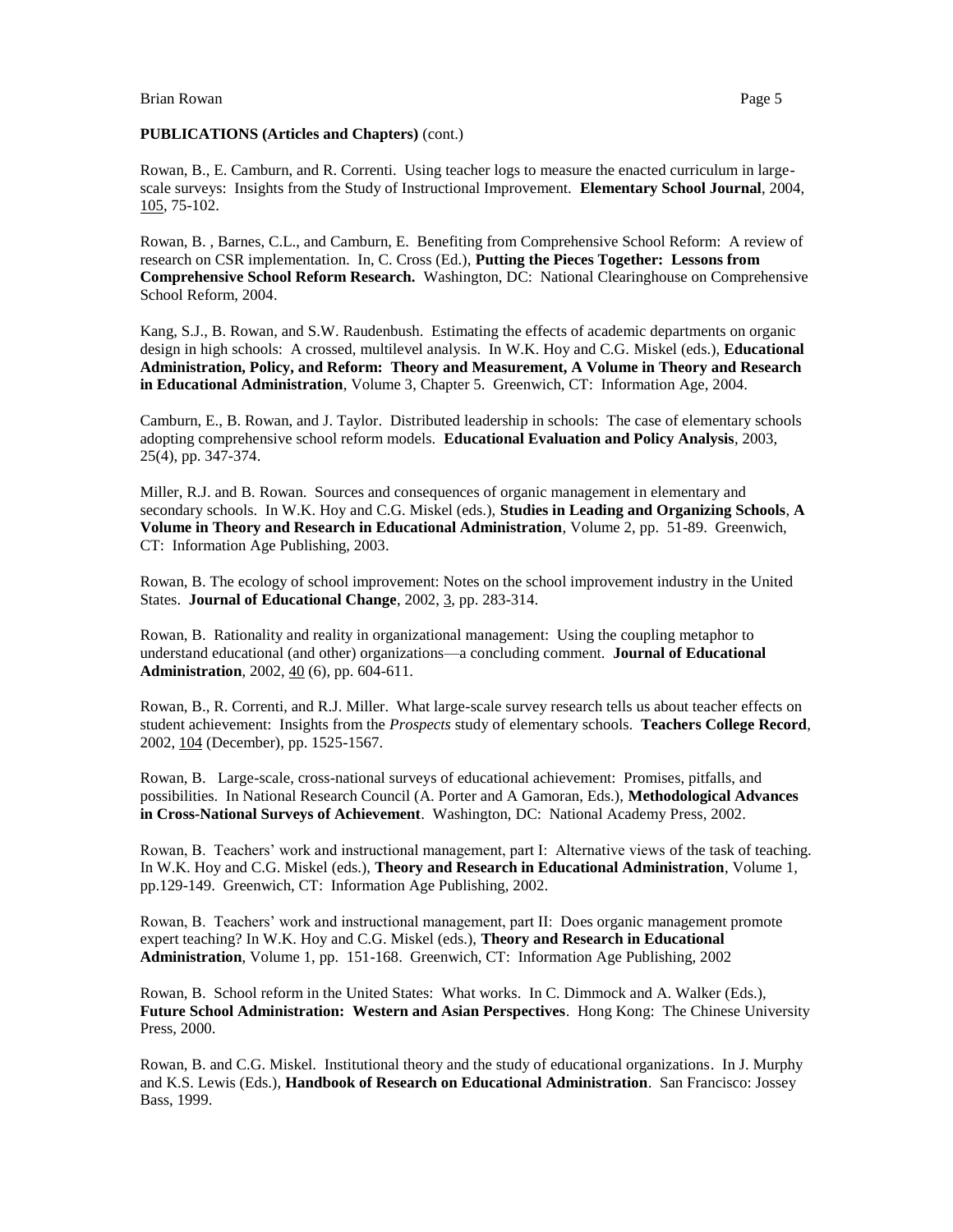### **PUBLICATIONS (Articles and Chapters)** (cont.)

Rowan, B. The task characteristics of teaching: Implications for the organizational design of schools. In R. Bernhardt, C.N. Hedley, G. Cattaro, & V. Svolopoulos (Eds.), **Curriculum Leadership: Rethinking Schools for the 21st Century**. Cresskill, NJ: Hampton Press, 1998.

Rowan, B., F.S. Chiang, and R.J. Miller. Using research on employees' performance to study the effects of teachers on students' achievement. **Sociology of Education**, 1997, 70 (October), 256-284.

Rowan, B. Standards as incentives for reform. In S.H. Fuhrman & J.A. O'Day (eds.), **Rewards and Reform: Creating Educational Incentives That Work**. San Francisco: Jossey-Bass, 1996.

Rowan, B. Institutional studies of organizations: Lines of data analysis and data requirements. In R.T. Ogawa (ed.), **Advances in Theory and Research on Administration and Policy, Volume 3**. Greenwich, Conn., 1995.

Rowan, B. Research on status attainment and school effects. In W.T. Pink and G.W. Noblit (eds.), **Continuity and Contradiction: The Futures of the Sociology of Education**. Norwood, NJ: Ablex, 1995.

Rowan, B. Learning, teaching, and educational administration: Toward a research agenda. **Educational Administration Quarterly**, 1995, 31 (3), 344-354. (introduction to special issue edited by B. Rowan).

Rowan, B. The organizational design of schools. In S.B. Bacharach and B. Mundell (eds.), **Images of Schools: Structures and Roles in Organizational Behavior.** Thousand Oaks, CA: Corwin Press, 1995.

Rowan, B. Research on learning and teaching in K-12 schools: Implications for the field of educational administration. **Educational Administration Quarterly**, 1995, 31 (February), 115-133.

Rowan, B. Comparing teachers' work with work in other occupations: Notes on the professional status of teaching. **Educational Researcher**, 1994, 23 (6), 4-17, 21.

Rowan, B. Research on learning and teaching: Implications for school administrators. In W.K. Hoy (ed.), **Educational Administration: The UCEA Document Base**. New York: McGraw-Hill, 1993.

Rowan, B., S.W. Raudenbush, and Y.F. Cheong. Teaching as a non-routine task: Implications for the management of schools. **Educational Administration Quarterly**, 1993, 29 (November), 479-500.

Talbert, J.E., M.W. McLaughlin & B. Rowan. Understanding context effects on secondary school teaching. **Teachers College Record**, 1993, 95 (Fall), 45-68.

Raudenbush, S.W., B. Rowan, and Y.F. Cheong. The pursuit of higher-order instructional goals in secondary schools: Class, teacher, and school influences. **American Educational Research Journal** 1993, 30 (Fall), 523-553.

Raudenbush, S.W., B. Rowan, and Y.F. Cheong . Contextual effects on the self-perceived efficacy of high school teachers. **Sociology of Education**, 1992, 65 (April): 150-167.

Raudenbush, S.W., B. Rowan, and S.J. Kang. A multilevel, multivariate model for studying school climate with estimation via the EM algorithm and application to U.S. high school data. **Journal of Educational Statistics**, 1991, 16 (Winter): 295-330.

Rowan, B., S. Raudenbush, and S.J. Kang. Organizational design in high schools: A multilevel analysis. **American Journal of Education**, 1991, 99 (Fall): 238-266.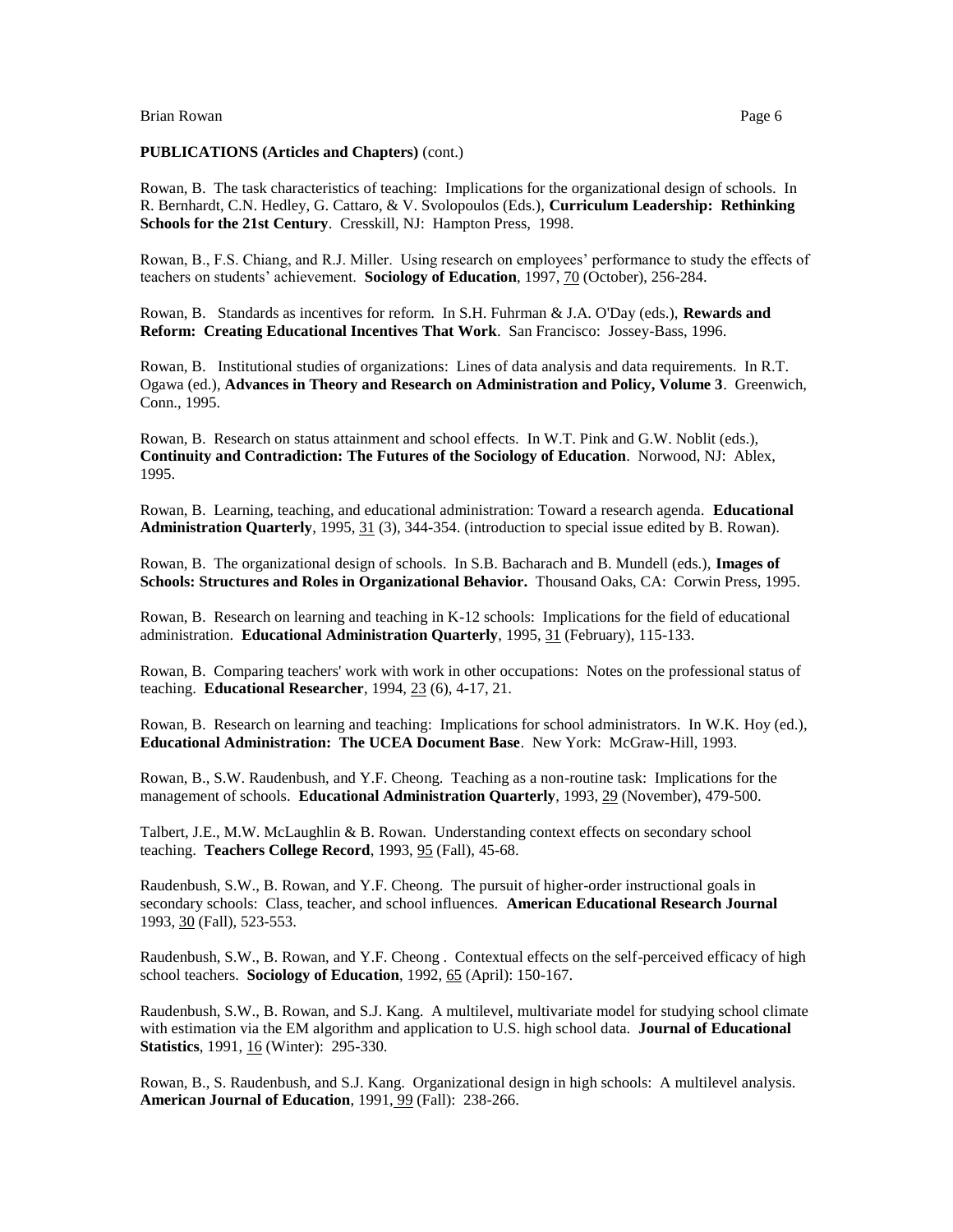### **PUBLICATIONS (Articles and Chapters)** (cont.)

Rowan, B., S. Raudenbush, and S.J. Kang. School climate in secondary schools: A multilevel analysis. In S. Raudenbush and D. Willms (eds.), **Pupils, Classrooms, and Schools: Multilevel Studies in Education from an International Perspective.** New York: Academic Press, 1991.

Rowan, B. Commitment and control: Alternative strategies for the organizational design of schools. In Courtney Cazden (ed.), Review of Research in Education, Volume 16. Washington, D.C.: American Educational Research Association, 1990.

Rowan, B. Applying conceptions of teaching to organizational reform. In R.F. Elmore and Associates, **Restructuring Schools: The Next Generation of Educational Reform.** San Francisco: Jossey Bass, 1990.

Rowan, B. and L.F. Guthrie. The quality of Chapter 1 instruction: Results from a study of 24 schools. In R. Slavin (ed.), **Effective Programs for Students At Risk.** Boston: Allyn and Bacon, 1989.

Rowan, B. The assessment of school effectiveness. In R.M.J. Kyle (ed.), **Reaching for Excellence: An Effective Schools Sourcebook.** Washington, D.C.: Government Printing Office, 1985.

Rowan, B. and C.E. Denk. Management succession, school socioeconomic context, and basic skills achievement. **American Educational Research Journal**, 1984, 21 (Fall): 517-538.

Rowan B. Shamanistic rituals in effective schools. **Issues in Education**, 1984, 2 (Summer): 76-87.

Miracle, A.W. Jr., D. Suggs, and B. Rowan. Play activities and elementary school peer groups. In B. Sutton-Smith and D.K. Byrne (eds.), **The Masks of Play.** Oakland, CA: Leisure Press, 1984.

Rowan, B. and A.W. Miracle, Jr. Systems of ability grouping and the stratification of achievement in elementary schools. **Sociology of Education**, 1983 , 56 (July): 133-144.

Rowan, B., S.T. Bossert, D.C. Dwyer. Research on effective schools: A cautionary note. **Educational Researcher**, 1983, 12 (April): 24-31.

Rowan, B. The status organizing work of schools. **Social Science Quarterly**, 1982, 63 (September): 477- 491.

Bossert S.T., D.C. Dwyer, B. Rowan, and G.V. Lee. The instructional management role of the principal. **Educational Administration Quarterly**, 1982, 18 (Summer): 34-64.

Rowan, B. Organizational structure and the institutional environment: The case of public schools. **Administrative Science Quarterly**, 1982, 27 (June): 259-279. Reprinted in K. Bradley (ed.), **The International Library of Management**, Hampshire, UK: Dartmouth Publishing, 1994.

Rowan, B. Instructional management in historical perspective. **Educational Administration Quarterly**, 1982, 18 (Winter): 43-59.

Rowan, B. The effects of institutionalized rules on administrators. In S. Bacharach (ed.), **Organizational Behavior in Schools and School Districts.** New York: Praeger, 1981.

Meyer, J.W. and B. Rowan. The structure of educational organizations. In M.W. Meyer and Associates, **Organizations and Environments.** San Francisco: Jossey Bass, 1978. Reprinted in J.V. Baldridge and T.E. Deal (eds.), **The Dynamics of Organizational Change in Education**, Berkeley: McCutchan, 1983; J. Ballantine and J.A. Spade, (eds.), **Schools and Society**, Boston: Pine Forge Press, 1999.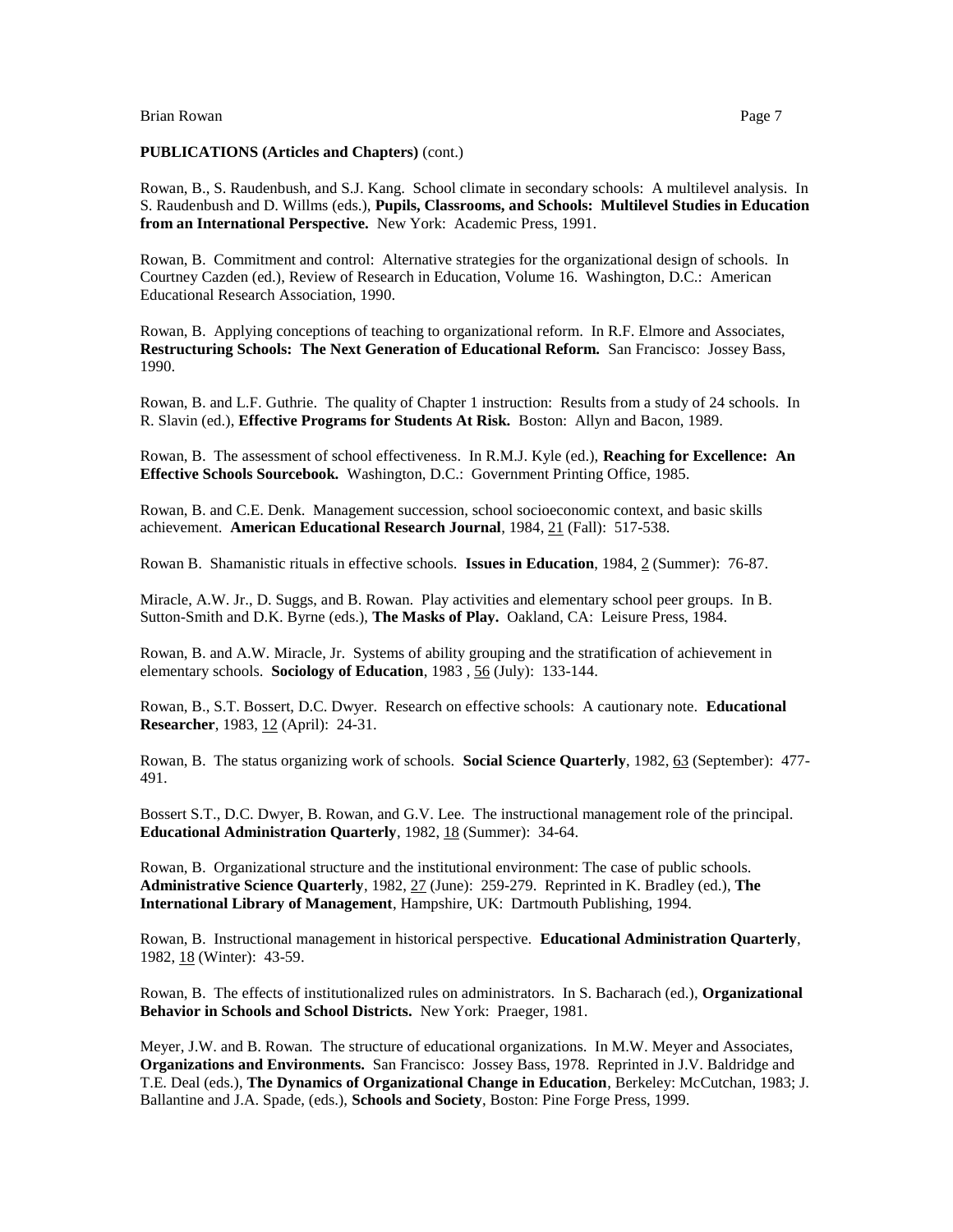### **PUBLICATIONS (Articles and Chapters)** (cont.)

Meyer, J.W. and B.Rowan. Institutionalized organizations: Formal structure as myth and ceremony. **American Journal of Sociology,** 1977, 83 (September): 340-363. Reprinted numerous times in the USA, UK, Japan, Poland, Italy, and Norway:

## **BOOK REVIEWS**

Review of *The Social Organization of Schooling*, edited by Larry V. Hedges and Barbara Schneider, in **American Journal of Sociology**, 2007, 112 (March), 1566-1568.

Review of *Decentralization and School Improvement: Can We Fulfill the Promise* edited by J Hannaway and M. Carnoy, in **Contemporary Sociology**, 1994, 23 (July), 569-571.

Review of *The Shaping of Social Organization: Social Rule System Theory with Applications, b*y Tom R. Burns and Helena Flam, in **Administrative Science Quarterly,** 1993, 38 (June), 346-347.

Review of: *The Diverted Dream: Community Colleges and the Promise of Educational Opportunity in America, 1900-1985*, by Steven Brint and Jerome Karabel, in **Administrative Science Quarterly**, 1991, 30 (June): 326-328).

Rowan, B. Making sense of organizational symbolism. Review essay on L.R. Pondy, G. Morgan, and T. Dandridge (eds.), *Organizational Symbolism*, in **Contemporary Sociology**, 1985, 14 (March): 173-175.

Review of: The Organizational Life Cycle, by J.R. Kimberly, R.H. Miles, and Associates, in **American Journal of Sociology**, 1984, 90 (March): 978-980.

Review of: The Limits of Politics: Collective Goods and Political Change in Postindustrial Societies, by R. Benjamin, in **Social Science Quarterly**, 1982, 63 (June): 402-403.

## **RESEARCH REPORTS AND MONOGRAPHS**

Rowan, B., S.G. Schilling. A. Spain, P. Bhandari, D. Berger, and J. Graves. Promoting High Quality Teacher Evaluations in Michigan: Lessons from a Pilot of Education Effectiveness Tools. Final Report to State of Michigan pursuant to inter-governmental services agreement between the Regents of the University of Michigan and the State of Michigan's Department of Technology, Management, and Budget. December 2013. (Report available at [http://www.mcede.org/reports\)](http://www.mcede.org/reports).

Spain, A. and B. Rowan. Estimating the Resource Costs of Designs for Michigan's Teacher Evaluation System. Final Report to State of Michigan pursuant to inter-governmental services agreement between the Regents of the University of Michigan and the State of Michigan's Department of Technology, Management, and Budget. January, 2014. (Report available at [http://www.mcede.org/reports\)](http://www.mcede.org/reports).

Rowan, B., S.W. Raudenbush, R. Correnti, S.G. Schilling, & C. Johnson. Studying "balance" in balanced literacy instruction: How different mixes of word analysis and text comprehension instruction affect first grade students reading achievement. Paper prepared for research seminar on learning from longitudinal data, National Center for Education Statistics, May, 2005.

Raudenbush, S., G.L. Hong, & B. Rowan. Studying the causal effects of instruction with application to primary school mathematics. Paper prepared for research seminar on large-scale data analysis, National Center for Education Statistics, March, 2002 (available a[t www.sii.soe.umich.edu\)](http://www.sii.soe.umich.edu/).

Rowan, B. (2001). What Large-Scale, Survey Research Tells Us About the Effects of Teachers and Teaching on Student Achievement. Ann Arbor, MI: Consortium for Policy Research in Education, University of Pennsylvania, Graduate School of Education, CPRE Research Report Series RR-051, November, 2002 (available at [www.cpre.org\)](http://www.cpre.org/).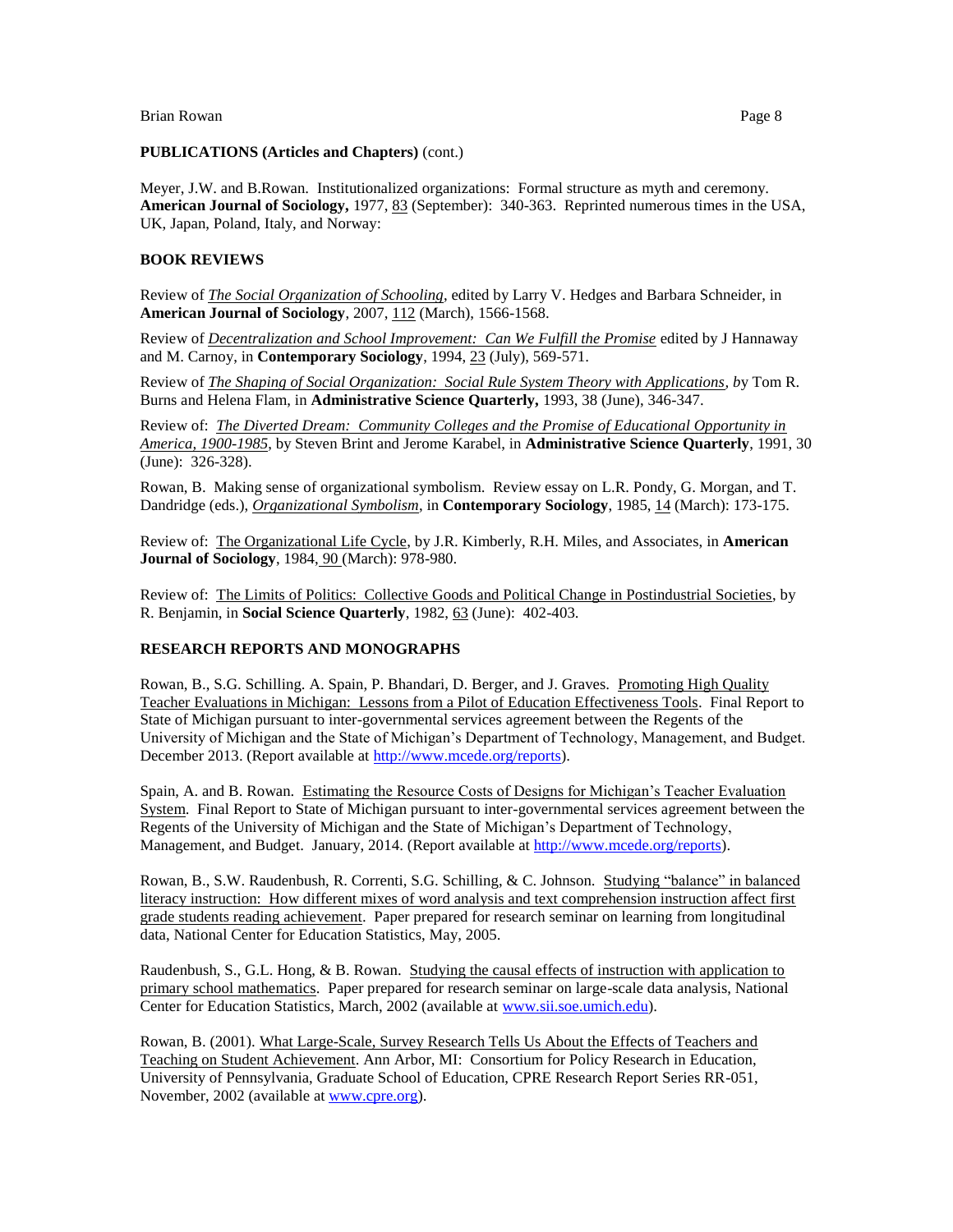### **RESEARCH REPORTS AND MONOGRAPHS** (cont.)

Rowan, B., Schilling, S. G., Ball, D. L., & Miller, R.. Measuring Teachers' Pedagogical Content Knowledge in Surveys: An Exploratory Study. With: Appendix A: Detailed Results for the Domain of Mathematics, and Appendix B: Detailed Results for the Domain of Reading/ Language Arts. Ann Arbor, MI: Consortium for Policy Research in Education, Study of Instructional Improvement, University of Michigan, Research Note S-2, Fall, 2001 (available at [www.sii.soe.umich.edu\).](http://www.sii.soe.umich.edu)/)

Atkins-Burnett, S., Rowan, B., & Correnti, R.. (2001). Administering Standardized Achievement Tests to Young Children: How Mode of Administration Affects the Reliability and Validity of Standardized Measures of Student Achievement in Kindergarten and First Grade. Ann Arbor, MI: Consortium for Policy Research in Education, Study of Instructional Improvement, University of Michigan, Research Note S-1, Fall, 2001 (available a[t www.sii.soe.umich.edu\).](http://www.sii.soe.umich.edu)/)

Office of Educational Research and Improvement, Goal 6 Work Group. Reaching the Goals, Goal 6: Safe, Disciplined, and Drug Free Schools. Washington, DC: Office of Educational Research and Improvement, United States Department of Education, 1993.

Rowan, B., L.F. Guthrie, G.V, Lee, and G.P. Guthrie. The Design and Implementation of Chapter 1 Instructional Services: A Study of 24 Schools. Final report for Office of Educational Research and Improvement (OERI), U.S. Department of Education, contract no. 400-85-1015. San Francisco: Far West Laboratory for Educational Research and Development, 1986.

Guthrie, L.F., B. Rowan, G.P. Guthrie, and M. Boothroyd. Instructional Services for Limited-English-Proficient Chapter 1 Students. Final report for Office of Educational research and Improvement (OERI), U.S. Department of Education, contract no. 400-85-1015. San Francisco: Far West Laboratory for Educational Research and Development, 1986.

Lee, G.V., B. Rowan, R. Allington, L.W. Anderson, S.T. Bossert, A. Harnischfeger, and J.A. Stallings. The Management and Delivery of Instructional Services to Chapter 1 Students: Case Studies of Twelve Schools. Research report for OERI contract no. 400-85-1015. San Francisco: Far West Laboratory for Educational Research and Development, 1986.

Dwyer, D.C., G.V. Lee, B.G. Barnett, N.N. Filby, and B. Rowan. Emma Winston and Roosevelt Elementary School: Instructional Leadership in an Urban Setting (1985a); Francis Hedges and Orchard Park Elementary School: Instructional Leadership in a Stable Urban Setting (1985b); Grace Lancaster and Emerson Junior High: Instructional Leadership in an Urban Setting (1985c); Ray Murdock and Jefferson Elementary School: Instructional Leadership in a Rural Setting (1985d); Methodology: A Companion Volume for the Instructional Management Program's Field Study of Principals (1985e). Research reports for National Institute of Education (NIE) contract no. 400-83-003. San Francisco: Far West Laboratory for Educational Research and Development, 1985.

Rowan, B., R. Edelstein, and A. Leal. Pathways to Excellence: What School Districts are Doing to Improve Instruction. Research report for NIE contract no. 400-80-0103. San Francisco: Far West Laboratory for Educational Research and Development, 1983.

Rowan, B. and C.E. Denk. Modelling the Academic Performance of Schools Using Longitudinal Data: An Analysis of School Effectiveness Measures and School and Principal Effects on School-Level Performance. Research report for NIE contract no. 400-80-0103. San Francisco: Far West Laboratory for Educational Research and Development, 1983.

Dwyer, D.C., G.V. Lee, B. Rowan, and S.T. Bossert. Five Principals in Action. Research report for NIE contract no. 400-80-0103. San Francisco: Far West Laboratory for Educational Research and Development, 1983.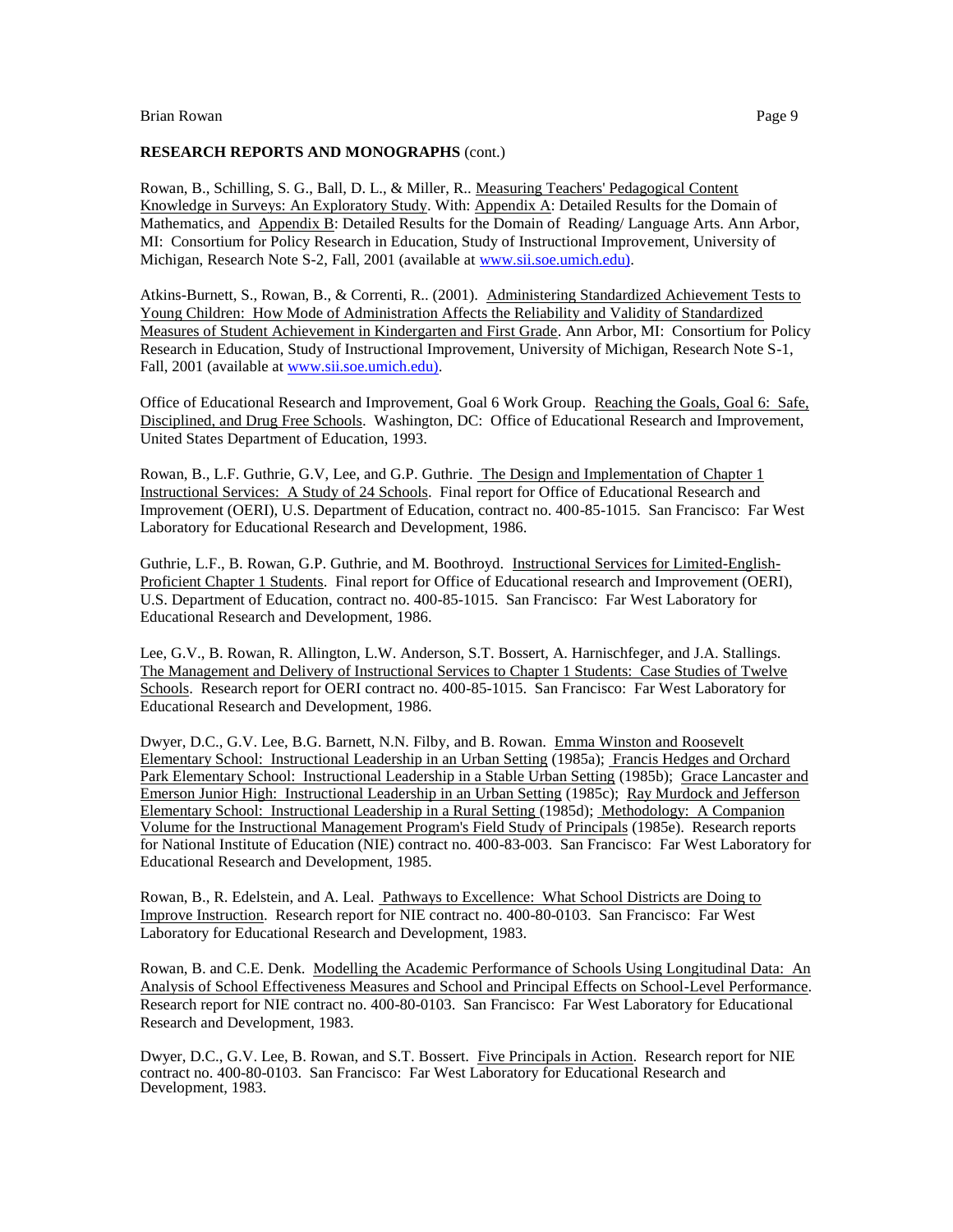## **RESEARCH REPORTS AND MONOGRAPHS** (cont.)

Rowan, B. and A.W. Miracle, Jr. Instructional Grouping, Friendship Grouping, and Student Achievement in Elementary Schools. Final report for NIE grant no. NIE-G-80-0067. Texas Christian University: Department of Sociology, 1982.

Davis, M.R., T.E. Deal, J.W. Meyer, B. Rowan, W.R. Scott, and E.A. Stackhouse. The Structure of Educational Systems: Explorations in the Theory of Loosely Coupled Organizations. Final report for NIE contract no. NIE-C-00-3-0062. Stanford University: Stanford Center for Research and Development in Teaching, 1977.

### **OTHER PROFESSIONAL COMMUNICATIONS**

Over 80 papers presented at professional meetings (including meetings of the American Anthropological Association, American Educational Research Association, American Sociological Association, and European Association for Research on Instruction and Learning)). Invited presentations at numerous universities, public schools and districts, regional and state associations of professional educators, and state and federal education agencies.

#### **DATA SETS DISSEMINATED**

- Measures of Effective Teaching-Extension Video Collection (Teaching and Learning Exploratory, www.tle.soe.umich.edu)
- Measures of Effective Teaching Longitudinal Database (ICPSR Study#34414, 34109, 34346, 34345)
- Study of Instructional Improvement (ICPSR Study#26282)

## **SPONSORED RESEARCH**

Participating Investigator (with Dirgha Ghimire and William Axinn). Improving Learning: Developing Measures of Accountability and Evaluating their Association with Students? Gains in Achievement in Nepal. This is a study of educational accountability practices and their relationship to school quality in the Chitwan Valley of Nepal. Funded by UK Department of International Development, \$900,000 for the period October 1, 2017 to September 30. 2020.

Project Director and Principal Investor (with David K. Cohen, Susan Moffit, and Sean Reardon): Under Construction: The Rise, Spread, and Consequences of the Common Core State Standards Initiative in American Education. This is a multi-project, multi-institution study of the common core state standards (CCSS) initiative that involves investigation of the historical antecedents of the CCSS, the factors driving adoption, retention, and de-adoption of the CCSS by states, the changes wrought by the CCSS to the larger institutional environment of American education, the ways states are working to implement standardsbased reforms in the CCSS era, the extent to which adoption of the CCSS are leading to changes in teaching quality, and trends in educational disparities (including racial/ethnic and income disparities in academic achievement) after adoption of the CCSS by many American states. Funded by grants from the Spencer Foundation, \$4,399,988 for the period July 1, 2016 – June 30, 2019, the W.T. Grant Foundation, \$600,000 for the period July 1, 2016 – June 30, 2019, and the Bill and Melinda Gates Foundation, \$26,622 for the period July 1, 2017 – June 30, 2018.

Principal Investigator: Burst: Reading Efficacy Study (with Amplify Education). This is a randomized field trial of the efficacy of the Burst early reading intervention being conducted in 50 schools across the United States. The study will examine patterns of program implementation and program effectiveness over a four year period. Funded by the Institute for Education Sciences, \$3,243,460 for the period 09/07/2012 to 09/06/2019.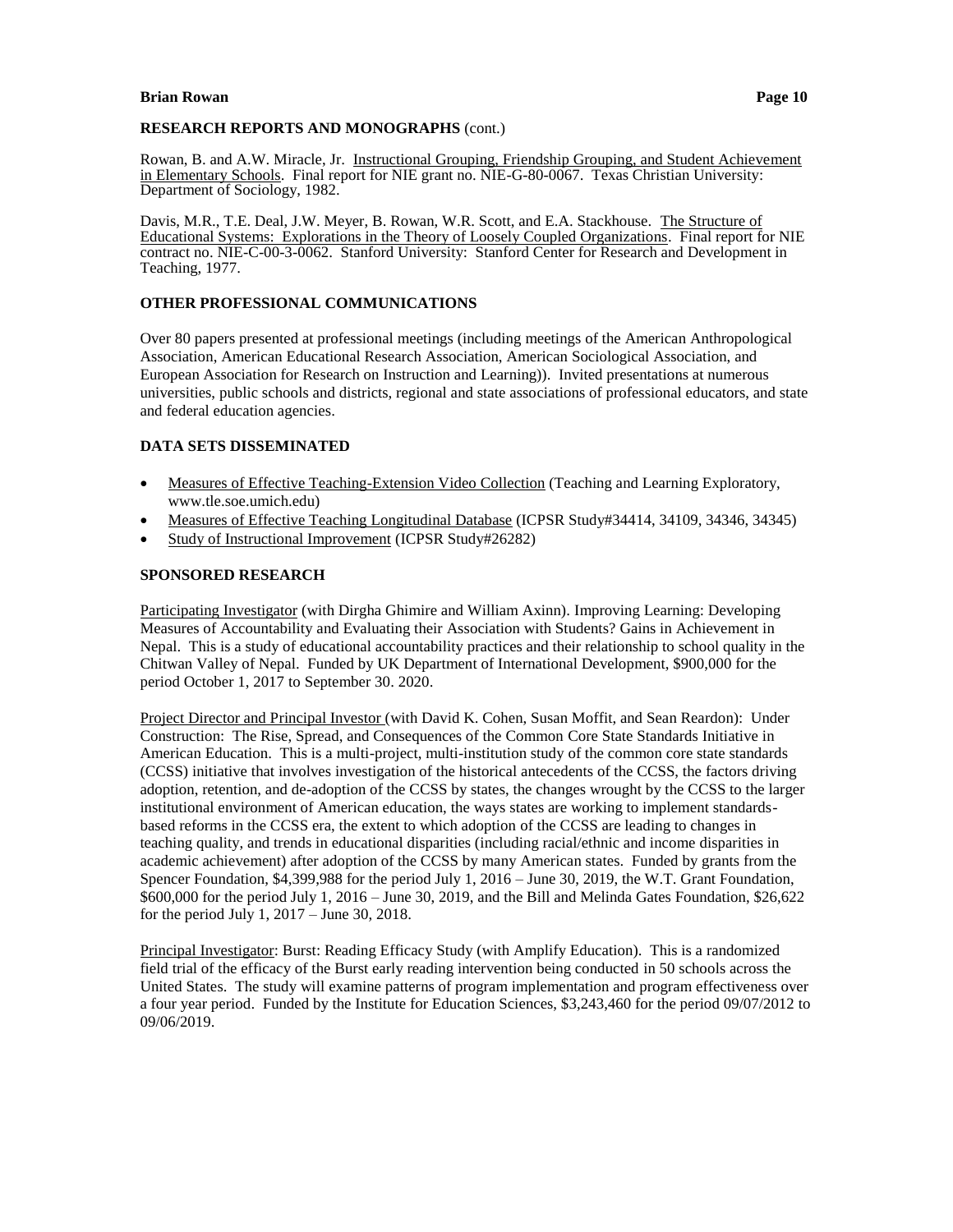#### **SPONSORED RESEARCH (cont.)**

Principal Investigator: Pilot Research Program for the Michigan Council on Educator Effectiveness. This project worked with 13 school districts in Michigan as they implemented new teacher evaluation practices in over 100 schools. The work involved providing training to local school districts and contracting with numerous vendors to provide direct services to state and local agencies. The study also involved evaluative research on the measurement of growth in student achievement for use in teacher evaluations, the psychometric properties of four different classroom observation protocols and their use in practice, the processes used at the local level to conduct teacher evaluations, surveys of principals' and teacher s' attitudes about the teacher evaluation process, descriptive case studies of evaluation processes, and cost estimation studies at the state and local level. Funded by an Intergovernmental Services Agreement with the State of Michigan, \$4,900,000 for the period 7/1/2012 to 12/31/2013.

Principal Investigator: A Grants Program for Early Career Researchers to Use the Measures of Effective Teaching (MET) Data. In cooperation with the National Academy of Education, the University of Michigan sponsored ten grants to early career researchers, conducted webinars on MET data, and conducted meetings of researchers. Funded by grants from the Bill and Melinda Gates Foundation, \$332,000 for the period 08/01/2012 to 05/31/2014; the Spencer Foundation, \$143,000 for the period 01/01/2013 to 03/31/2014; the WT Grant Foundation, \$143,000 for the period 01/01/2013 to 03/31/2014.

Co-Principal Investigator (with George Alter, Deborah Ball, Paul Courant): Measures of Effective Teaching (MET) Longitudinal Database and MET Extension Longitudinal Database and Library Practice. These are projects are archiving quantitative and video data from the largest study of teaching effectiveness conducted to date in the United States. The effort is a joint project of ISR's Survey Research Center, the Inter-University Consortium for Political and Social Research, and the School of Education. Funded by grants from the Bill and Melinda Gates Foundation. \$1,297,627 for the period 08/03/2011 to 06/30/2013 and \$3,479,894 for the period 11/11/2011 to 09/30/2013.

Principal Investigator: An Evaluation of State Board Examination Systems: Efficacy Study**.** This is a study of the implementation of board examination systems in American high schools that includes surveys of students and teachers, collection of administrative data, and case studies and interviews. Funded by a grant from the National Center on Education and the Economy (Bill and Melinda Gates Foundation, primary sponsor). \$2,227,000 for the period 01/02/2011 to 3/31/2016).

Co-Principal Investigator (with Courtney Bell, Drew Gitomer, Daniel McCafrey): Understanding Teacher Quality. The project is a collaboration of the Educational Testing Service, RAND, and the University of Michigan to examine multiple measures of teaching quality and their relationship to gains in student achievement in middle school mathematics and English/language arts classes. UM portion of the budget funded as a subcontract with the Educational Testing Service (Bill and Melinda Gates Foundation, primary sponsor). \$4,290,135 for the period 11/2008 – 7/2012. Related funding: Supplement to Understanding Teaching Quality Study. Funded as a subcontract from Educational Testing Service (primary sponsor: Bill and Melinda Gates Foundation). \$346,002 for the period: 08/01/2010 to 07/31/2011. UM Automated Classroom Observation System - G Limited Use Service Supplement. A supplement to support use of the automated classroom observation system developed for the UTQ study by colleagues in another study. Funded by Educational Testing Service (prime sponsor WT Grant Foundation). \$40,929 for the period 07/01/2009 to 06/30/2010. UM Automated Classroom Observation System - G Limited Use Service. A grant to support use of the automated classroom observation system developed for the UTQ study by colleagues in another study. Funded by Educational Testing Service (prime sponsor WT Grant Foundation). \$12,822 for the period 07/01/2009 to 12/31/2010.

Principal Investigator (with K. Burnley). Catalyzing School Improvement in Michigan: Working with Schools, Families and Communities. Planning grant funded by the W.K. Kellogg Foundation. \$350,000 for the period  $04/08 - 4/09$ .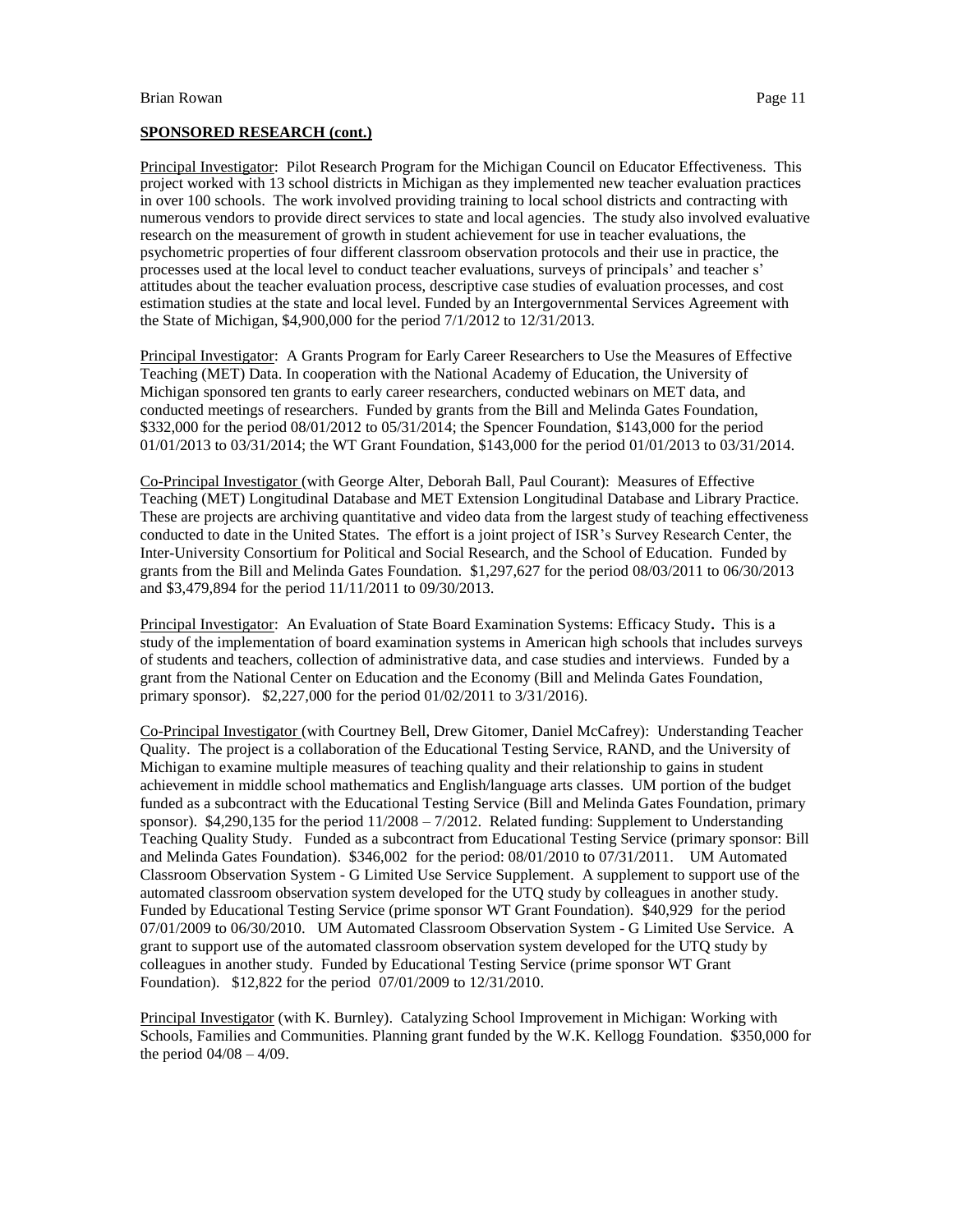## **SPONSORED RESEARCH (cont.)**

Principal Investigator**:** A Description of Reading Instruction in the United States. Development and implementation of national study of reading instruction in 1<sup>st</sup> and 4<sup>th</sup> grade classrooms in the United States. Funded by the International Reading Association, \$750,000 for the period 03/08 – 05/11. Related funding: The Description of Reading Instruction Study: A Proposal for Continued Support. Funding to support data analytic work for the DRIS. Funded by the Spencer Foundation. \$162,575 for the period 11/01/2010 to 10/31/2011.

Principal Investigator: External Evaluation of State of Louisiana Value-Added Teacher Preparation Assessment Model. Funded by the Board of Regents of the State of Louisiana, \$60,000 for the period 03/08-07/09.

Principal Investigator**:** Studies of Scaling for the Center for Continuous Instructional Improvement. Funded by the Consortium for Policy Research in Education (William and Flora Hewlett Foundation, primary sponsor). \$406,128 for the period 08/01/2007 to 11/17/2011.

Participating Investigator and UM Project Director (Stephen W. Raudenbush, PI). Improving Research on Instruction: Models, Designs, and Analytic Methods. Funded by grant from the University of Chicago (Spencer Foundation, primary sponsor), \$156,809 for the period 9/1/2006 – 8/31/2008.

Project Director and Co-Principal Investigator (with Carol Barnes and Diane Massell): Studies of Regional Assistance Centers, a project studying the design and effectiveness of technical assistance activities of three federally-sponsored regional technical assistance centers operated by Learning Point Associates—the Great Lakes East Comprehensive Center, the Great Lakes West Comprehensive Center, and the National Comprehensive Center on Teacher Quality. Funded by grants from the U.S. Department of Education, \$882,259 for the period January, 2006 – June, 2010 (Great Lakes East); \$1,193,440 for the period January, 2006 – June 2010 (National Comprehensive Center on Teacher Quality); and \$1,193,440 for the period for the period January, 2006 – June 2010 (Great Lakes West).

Project Director and Co-Principal Investigator (with D.K. Cohen and S. Raudenbush): Education of Students in Poverty, a seed project of the University of Michigan's Center for Research and Solutions for Society (CARSS). Funded by small grants from CARSS (\$80,000), the Spencer Foundation (\$50,000), and the Hewlett Foundation (\$75,000) for period September, 2005 – September, 2007.

Co-Principal Investigator (with Joanne Carlisle): Assessment of Pedagogical Content Knowledge of Teachers of Reading. A study of how to measures elementary school teachers' content knowledge for teaching and the effects of this construct on teaching effectiveness. Funded by the Institute for Education Sciences, \$1,677, 575 for the period 06/2005 to 08/2009.

Principal Investigator: The CSR/IQ Consortium, a project working to build and evaluate the use of instructional information systems in schools. Funded by a subcontract from Co-Nect (Bruce Golberg, Project Director), a not-for-profit provider of staff development and technology integration services to schools. \$352,777 for period September, 2003 – August, 2006.

Co-Principal Investigator (with S. Raudenbush): Longitudinal Evaluation of School Change and Performance (LESCP): A Secondary Analysis. Funded by Westat, \$99,471 for period March, 2001 – June, 2002.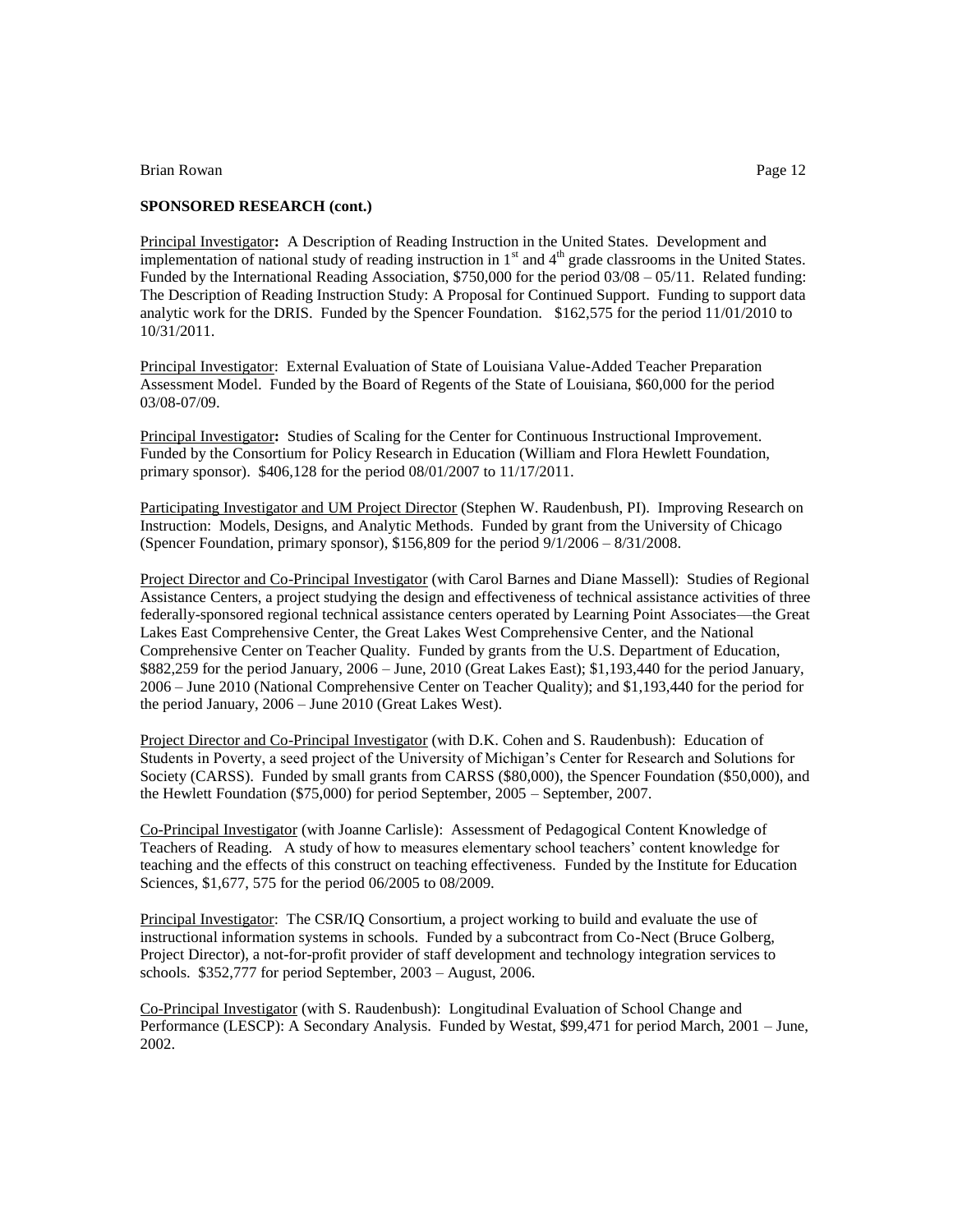### **SPONSORED RESEARCH (cont.)**

Study Director and Co-Principal Investigator (with D.K. Cohen and D. Ball): A Study of Instructional Improvement, a multi-method, longitudinal study of the design, implementation, and instructional effectiveness of three comprehensive school reform programs. Funded by grants from the William and Flora Hewlett Foundation, \$1,000,000 for period September 2005 to August 2007; \$2,000,000 for the period June, 2002 to June 2004; grants from the Atlantic Philanthropies, USA, \$8,000,000 for period September, 2002 to August, 2006 and \$12,491,452 for period September, 1998-August, 2002; subcontract from American Institutes of Research, Educational Statistics Services Institute, \$50,000 for the period November, 1999-March, 2000; subcontract from University of Pennsylvania for work related to Project A.1, the Consortium for Policy Research in Education, U.S. Department of Education, Office of Educational Research and Improvement, \$1,504, 721 for period March, 2001 – September, 2005 and \$2,318,458 for period July 1, 1996 - June 30, 2001; subcontract from the University of Washington for work related to National Center for Research on Policy and Teaching Excellence, U.S. Department of Education, Office of Educational Research and Improvement, \$1,480,009 for period October, 1997 - September, 2002; grant from the Atlantic Philanthropies, USA, \$650,000 for period September, 1997 - August, 1998.

Principal Investigator/Project Director: Center for Innovation in P-12 Education, School of Education, University of Michigan. Grant to stimulate school improvement in the Detroit Public Schools and sponsored by funds from the Office of the Vice President of Academic Affairs. \$313,209 for September 1996 - August, 1999.

Principal Investigator**:** Center for Research on the Context of Secondary School Teaching, U.S. Department of Education, Office of Educational Research and Improvement. Funded at Michigan State University by a subcontract from Stanford University (Milbrey McLaughlin, Center Director). \$445,000 for October 1, 1989-August 31, 1991.

Evaluation Director: Leadership and Local Government Education Project. Directed evaluation activities for a project funded by the Kellogg Foundation and conducted by Michigan State University's Cooperative Extension Service and College of Agriculture. \$20,000 for evaluation activities during academic year 1989-1990.

Principal Investigator: An Assessment of the Instructional Effectiveness of Lakeview (MI) Public Schools, 1980-1987: A Field Services Study. Funded by a contract between Michigan State University and Lakeview Public Schools. \$4,353 for academic year 1987-1988.

Principal Investigator: A Study of the Whole-Day Experiences of Chapter 1 Students. A component of the Congressionally-mandated National Assessment of the Chapter 1 Program. U.S. Department of Education, Office of Educational Research and Improvement (contract no. 400-85-1015). \$600,000 from August 1985-October 1, 1986.

Principal Investigator (with Robert Burns): Excellence in Instructional Delivery Systems: Research and Dissemination of Exemplary Outcome-Based Programs. Funded by the U.S. Secretary of Education's Discretionary Grants Program (grant no. GXX84100025). \$105,000 for calendar year 1985.

Project Director: Instructional Management Program, Studies of Instructional Effectiveness in School Districts. Funded by an institutional award to Far West Laboratory for Educational Research and Development (NIE contract no. 400-83-003). \$150,000 for fiscal year 1983-1984.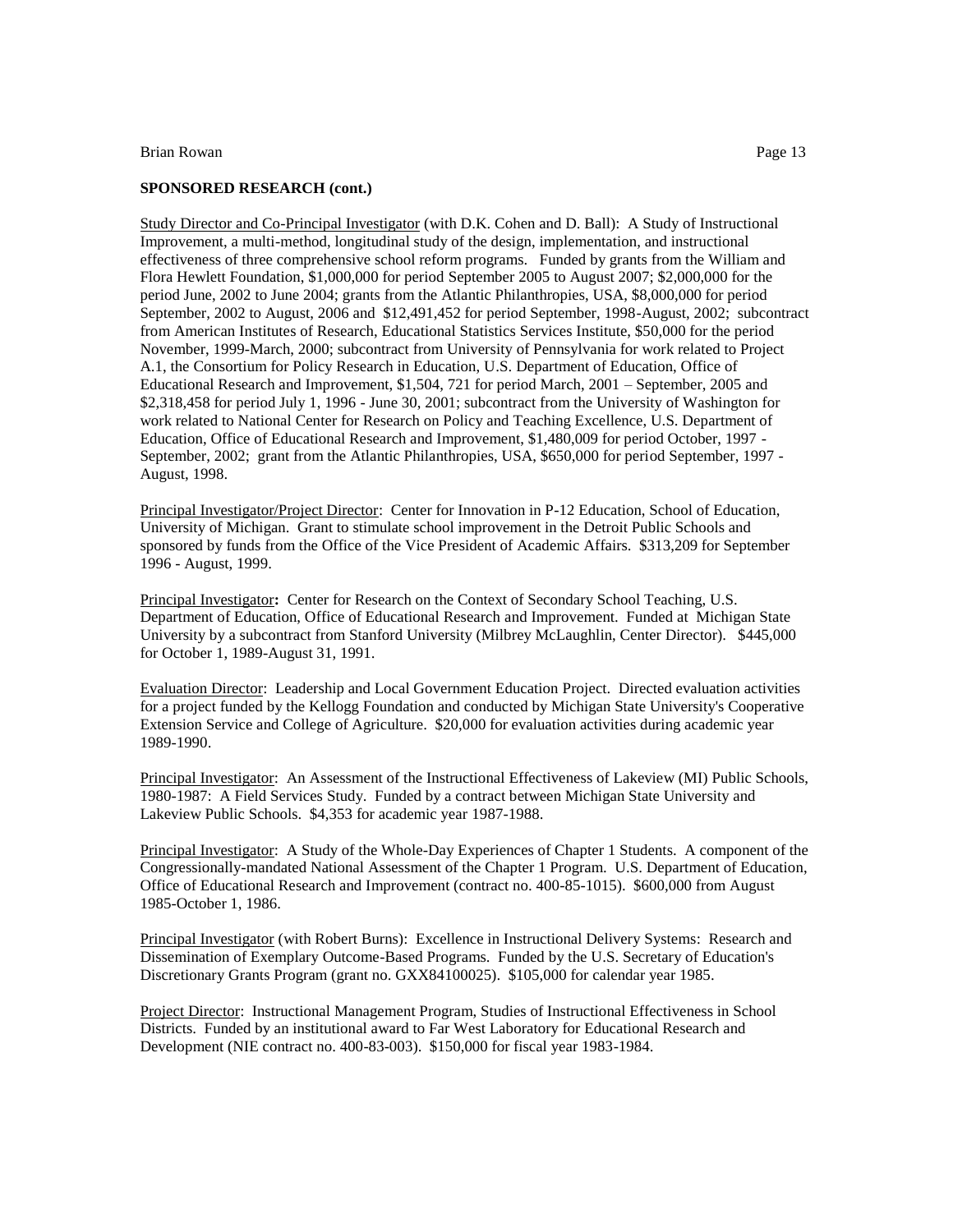#### **SPONSORED RESEARCH (cont.)**

Research Associate: Instructional Management Program, Field Studies of Principals as Instructional Leaders (S.T. Bossert and N.N. Filby, principal investigators). Funded by an institutional award to Far West Laboratory for Educational Research and Development for fiscal years 1980-1985.

Principal Investigator: Instructional Grouping, Friendship Grouping, and Student Achievement in Elementary Schools. Funded by the National Institute of Education, Program on Teaching and Learning (grant no. NIE-G-80-0067). \$14,200 for academic year 1980-1981.

Principal Investigator: The Adoption and Retention of Innovations in Schools. Funded by the Texas Christian University Research Foundation. \$1,500 for academic year 1980-1981.

### **HONORS AND AWARDS**

- 2008: *Who's Who In America*
- 2007: Elected member, National Academy of Education
- 1994: The William J. Davis Award for outstanding scholarship, University Council on Educational Administration.
- 1990: Visiting Scholar, School of Education, Stanford University.
- 1983: *Who's Who in the West*
- 1974-1976: National Institute of Mental Health Organizational Research Trainee, Stanford University.
- 1973-1974: National Institute of Mental Health Graduate Fellow, Stanford University.
- 1972-1973: Stanford University Fellow.

#### **OTHER PROFESSIONAL ACTIVITIES**

Project Director: Michigan Education Technology Consortium, a consortium of local education agencies that provided professional development and instructional support for the improved use of instructional technologies in K-12 schools, sponsored by the University of Michigan, School of Education and by gifts from Bay-Aranac Intermediate School District, Jackson Intermediate School District, Kent Intermediate School District, Oakland Intermediate School District, Plymouth Canton Schools, Saginaw Public Schools, and Washtenaw Intermediate School District, 1995-1996.

Interim Director: School Leadership Academy, sponsored by the Rockefeller Foundation through a grant to the College of Education, Michigan State University, 1989-1990.

Ad Hoc Reviewer: Administrative Science Quarterly; American Journal of Education; American Journal of Sociology; American Educational Research Journal; Educational Administration Quarterly; Educational Evaluation and Policy Analysis; Educational Researcher; Elementary School Journal; Issues in Education; Journal of Educational Psychology; Journal of Research on Organization in Education; Journal of Research on Mathematics Education; Journal of Research on Teacher Education; Review of Educational Research; Social Forces; Sociology of Education; The Social Science Journal.

Editorial Boards: American Educational Research Journal (1992-1996; 2000-2003); Educational Administration Quarterly (Editorial Board: 1992-1996; Acquisitions Editor: 2005-present); Educational Evaluation and Policy Analysis (1991-1994; 2003-present); Educational Researcher (1993-1995), Journal of Bio Education (2008-present), Teachers College Record (1995-2002).